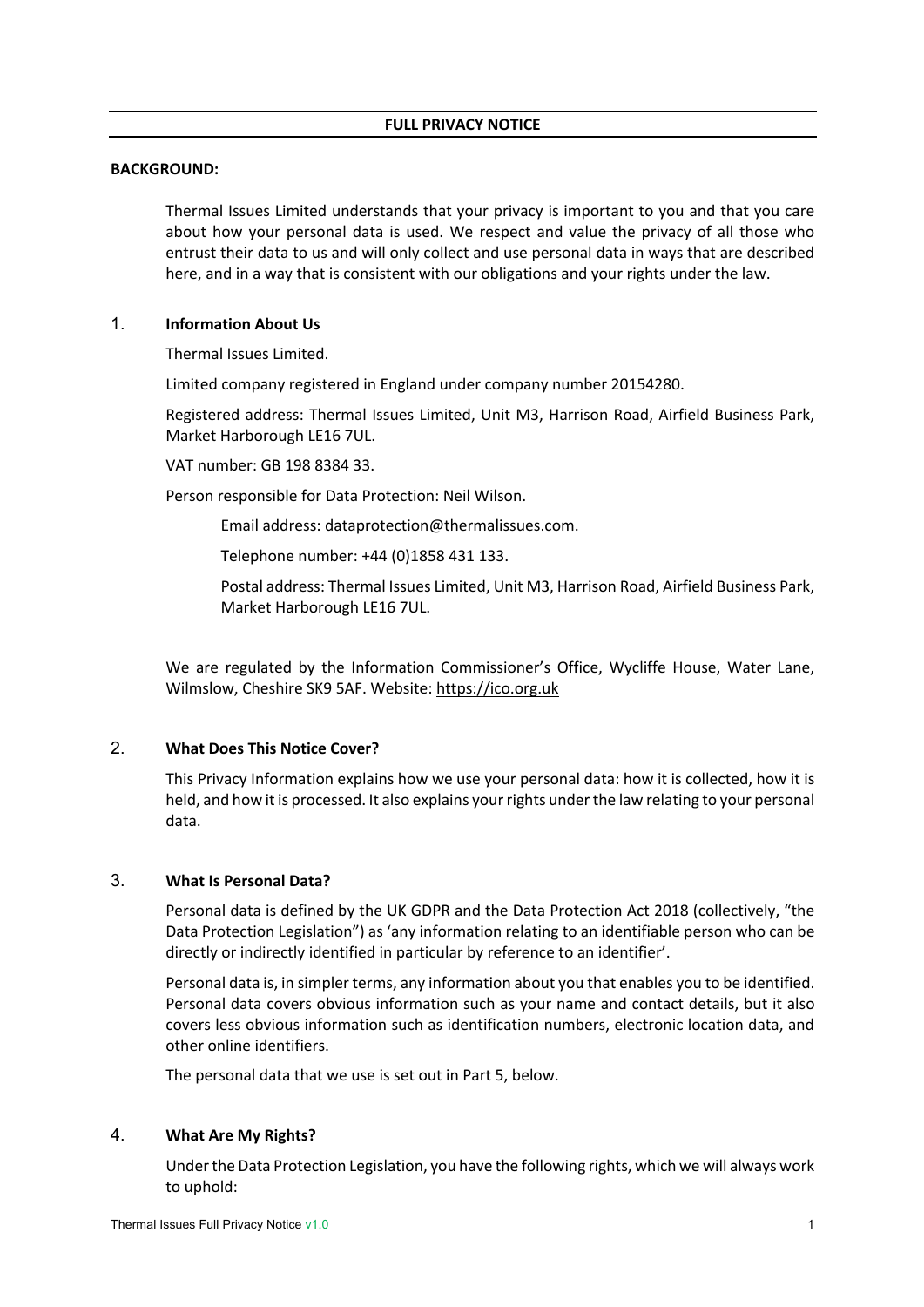- a) The right to be informed about our collection and use of your personal data. This Privacy Notice should tell you everything you need to know, but you can always contact us to find out more or to ask any questions using the details in Part 11.
- b) The right to access the personal data we hold about you. Part 10 will tell you how to do this.
- c) The right to have your personal data rectified if any of your personal data held by us is inaccurate or incomplete. Please contact us using the details in Part 11 to if you become aware of any inaccuracies or gaps in your personal data that we hold.
- d) The right to be forgotten, i.e., the right to ask us to delete or otherwise dispose of any of your personal data that we hold. Please contact us using the details in Part 11 to find out more.
- e) The right to restrict (i.e., prevent) the processing of your personal data.
- f) The right to object to us using your personal data for a particular purpose or purposes.
- g) The right to withdraw consent. This means that, if we are relying on your consent as the legal basis for using your personal data, you are free to withdraw that consent at any time.
- h) The right to data portability. This means that, if you have provided personal data to us directly, we are using it with your consent or for the performance of a contract, and that data is processed using automated means, you can ask for a copy of that personal data to re-use with another service or business in many cases.
- a) Rights relating to automated decision-making and profiling. Part 6 explains more about how we use your personal data, including profiling.
- b) For more information about our use of your personal data or exercising your rights as outlined above, please contact us using the details provided in Part 11.

It is important that your personal data is kept accurate and up to date. If any of the personal data we hold about you changes, please keep us informed as long as we have that data.

Further information about your rights can also be obtained from the Information Commissioner's Office.

If you have any cause for complaint about our use of your personal data, you have the right to lodge a complaint with the Information Commissioner's Office. We would welcome the opportunity to resolve your concerns ourselves, however, so please contact us first, using the details in Part 11.

### 5. **What Personal Data Do You Collect and How?**

We may collect and hold some or all of the personal and non-personal data set out in the table below, using the methods also set out in the table. We do not collect any 'special category' or 'sensitive' personal data or personal data relating to children or data relating to criminal convictions and/or offences.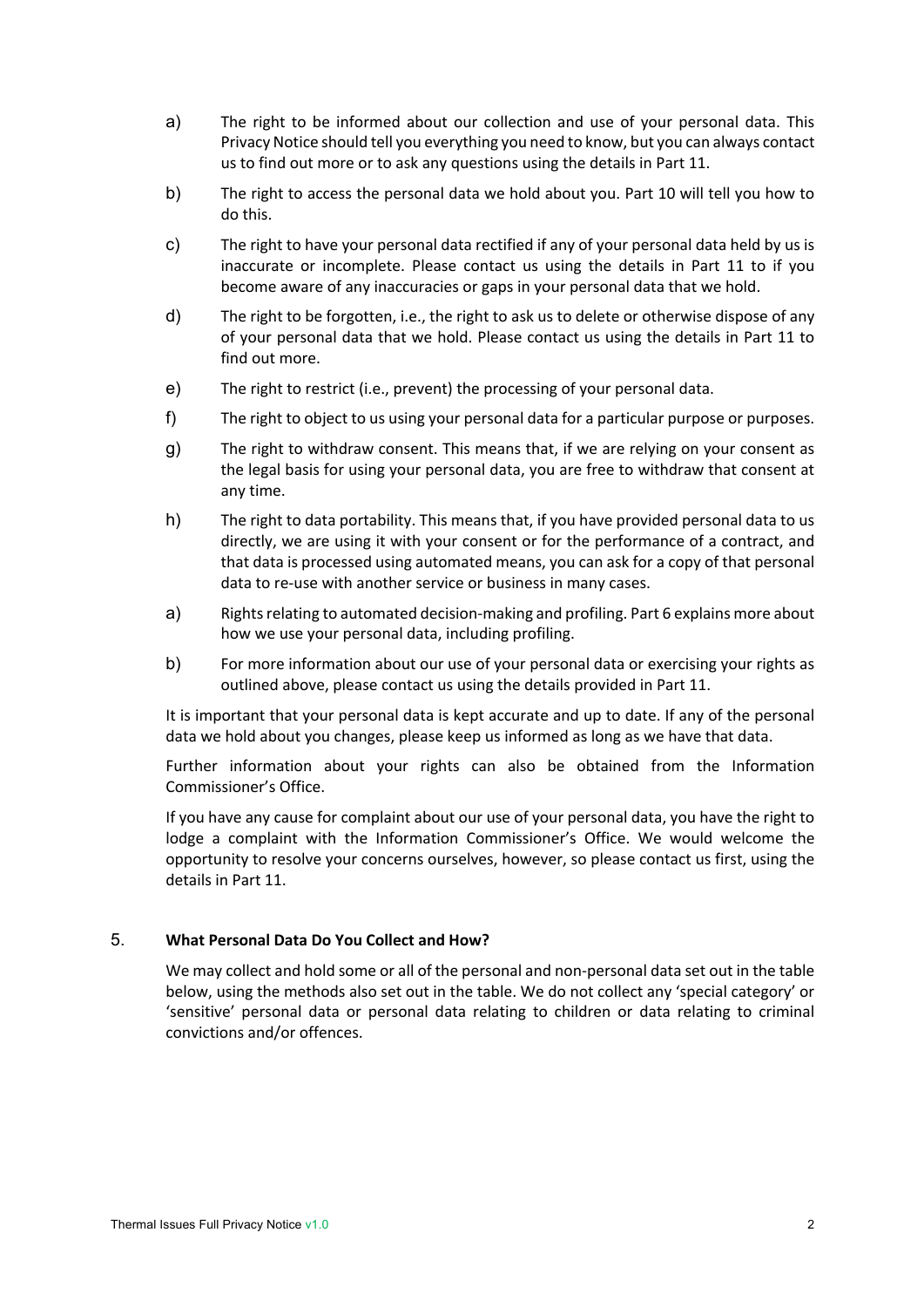| <b>Data Collected</b>                                                                                                                                                             | <b>How We Collect the Data</b>                                                                                                                                                                                                                                                                                                                                                                                                                     |
|-----------------------------------------------------------------------------------------------------------------------------------------------------------------------------------|----------------------------------------------------------------------------------------------------------------------------------------------------------------------------------------------------------------------------------------------------------------------------------------------------------------------------------------------------------------------------------------------------------------------------------------------------|
| Contact information: name, email address and<br>telephone number(s).                                                                                                              | You will provide this information when you<br>contact us via email and/or make a telephone<br>enquiry and/or when we meet (at a trade show<br>for example) and/or when you become a<br>customer.                                                                                                                                                                                                                                                   |
| Company / business information: Company<br>name, company addresses<br>trading,<br>(e.g.,<br>postal),<br>company<br>registration<br>registered,<br>number, and telephone number/s. | You will provide this information when you<br>become a customer us.                                                                                                                                                                                                                                                                                                                                                                                |
| Usage data including unique identifiers such as<br>cookies, web beacons and IP addresses.                                                                                         | This is collected through automated means when<br>you interact with our website.                                                                                                                                                                                                                                                                                                                                                                   |
| Credit history / score / worthiness                                                                                                                                               | Report obtained online via a service provider<br>such as Equifax.                                                                                                                                                                                                                                                                                                                                                                                  |
| Payment information: bank details.                                                                                                                                                | You will provide this information when you<br>become a customer / place an order / open an<br>account with us.                                                                                                                                                                                                                                                                                                                                     |
| Profile information: Purchase history.                                                                                                                                            | When you place an order with us, details of the<br>order are retained within our Accounting and<br>Customer Relationship Management (CRM)<br>system.                                                                                                                                                                                                                                                                                               |
| Contact information and work history: name,<br>postal address, telephone<br>address,<br>email<br>number/s, previous employers, job titles and<br>dates of employment.             | You will provide this information when you apply<br>with<br>Thermal<br>Limited.<br>for a<br>job<br><b>Issues</b><br>If you subsequently become an employee of<br>Thermal Issues Limited, you will be required to<br>provide further personal information. Details of<br>the information we collect, how it's processed<br>and for what purpose are included in our<br>employee data protection policy, a copy of which<br>will be provided to you. |
| Identity information / proof of accreditation /<br>membership number.                                                                                                             | You will provide this information when you are<br>working on something for us, and if the type of<br>work you're undertaking demands it.                                                                                                                                                                                                                                                                                                           |

# 6. **How Do You Use My Personal Data?**

Under the Data Protection Legislation, we must always have a lawful basis for using personal data. The following table describes how we may use your personal data, and our lawful bases for doing so:

| What We Do                  | <b>What Data We Use</b>                         | <b>Our Lawful Bases</b> |
|-----------------------------|-------------------------------------------------|-------------------------|
| Administering our business. | Company / business<br>information and financial | Legal Obligation.       |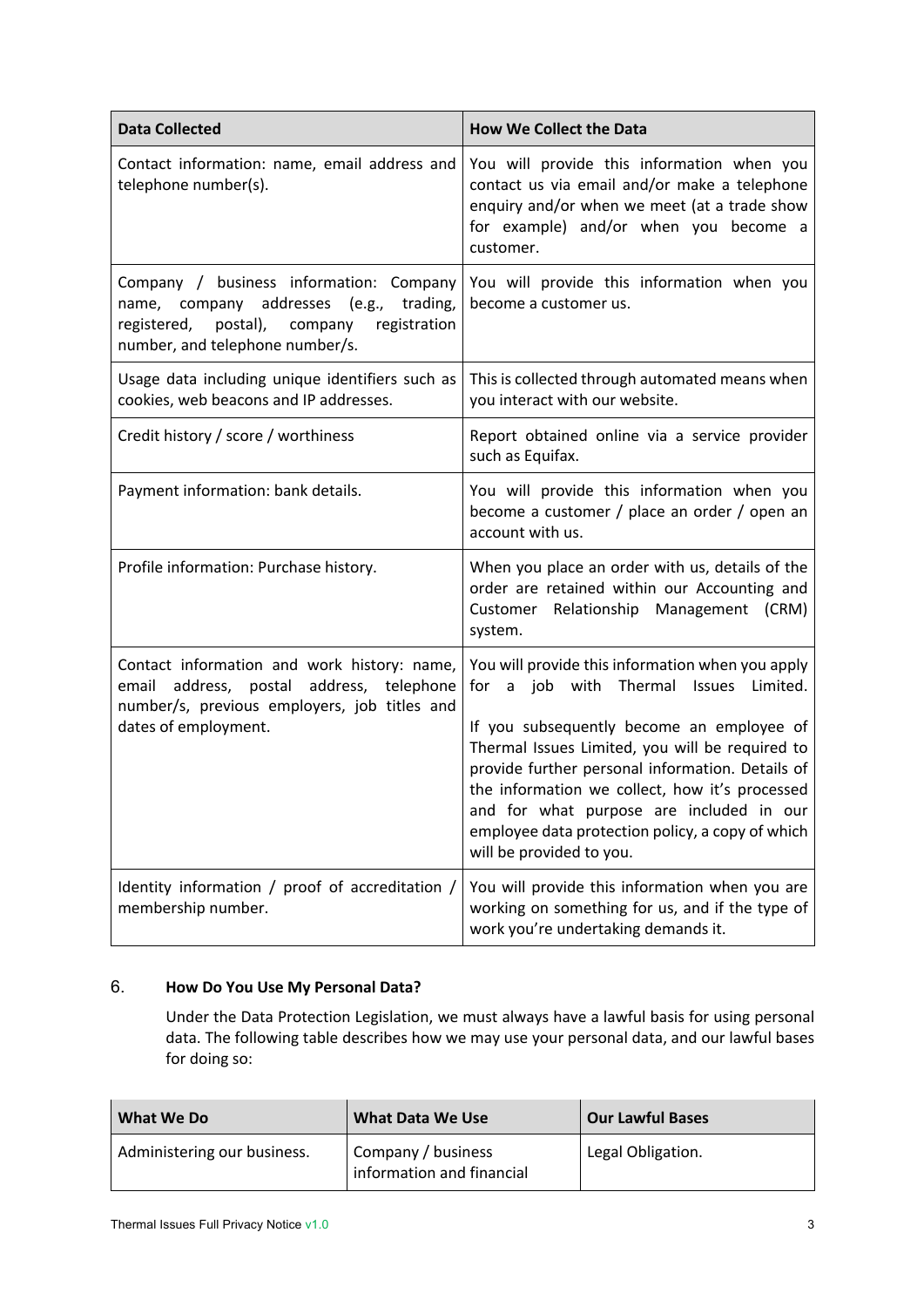|                                                                            | transactions.                                       |                                                      |
|----------------------------------------------------------------------------|-----------------------------------------------------|------------------------------------------------------|
| Supplying our products to you.                                             | Contact and company /<br>business information.      | Contract.                                            |
| Company credit checks.                                                     | Credit report.                                      | Contract.                                            |
| Managing payments for our<br>services.                                     | Payment information.                                | Contract.                                            |
| Communicating with you.                                                    | Contact information.                                | Legitimate Interests.                                |
| Marketing our services to you.                                             | <b>Contact and business</b><br>information.         | Legitimate Interests.                                |
| Improving our services.                                                    | Usage data and unique<br>identifiers.               | Consent.                                             |
| Tailoring our marketing /<br>marketing relevant services to<br>you.        | Usage data and unique<br>identifiers.               | Consent.                                             |
| Managing, supporting and<br>safeguarding our employees<br>and contractors. | Please refer to employee data<br>protection policy. | Contract, Legal Obligation,<br>Legitimate Interests. |

With your permission and/or where permitted by law, we may also use your personal data for marketing purposes, which may include contacting you by email or telephone. You will not be sent any unlawful marketing or spam. We will always work to fully protect your rights and comply with our obligations under the Data Protection Legislation and the Privacy and Electronic Communications (EC Directive) Regulations 2003, and you will always have the opportunity to opt-out. We will never share your personal data with third parties for marketing purposes.

We use the following automated systems for carrying out certain kinds of profiling. If at any point you wish to query any action that we take on the basis of this, the Data Protection Legislation gives you the right to do so. Please contact us to find out more using the details in Part 11.

- The following automated profiling may take place:
	- o We use Google Tag Manager and Analytics which includes tracking cookies and a 'web beacon' (on our website, thermalissues.com) to measure the success of our website and associated Search Engine Optimisation (SEO) and Pay-Per-Click (PPC) campaigns. We do not do this without your consent which is requested via the 'cookie banner' (on our website).

We will only use your personal data for the purpose(s) for which it was originally collected unless we reasonably believe that another purpose is compatible with that or those original purpose(s) and need to use your personal data for that purpose. If we do use your personal data in this way and you wish us to explain how the new purpose is compatible with the original, please contact us using the details in Part 11.

If we need to use your personal data for a purpose that is unrelated to, or incompatible with, the purpose(s) for which it was originally collected, we will inform you and explain the legal basis which allows us to do so.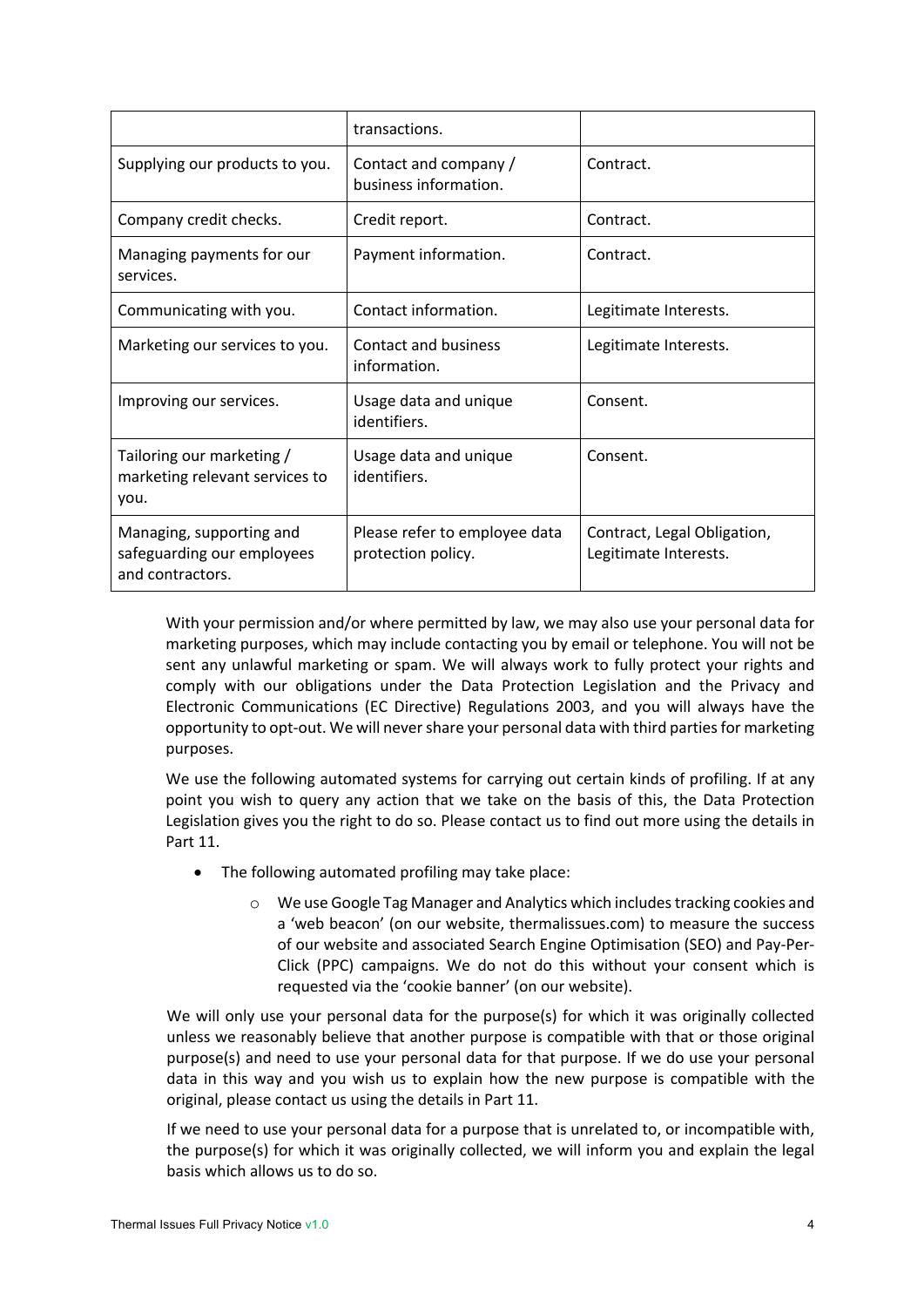In some circumstances, where permitted or required by law, we may process your personal data without your knowledge or consent. This will only be done within the bounds of the Data Protection Legislation and your legal rights.

# 7. **How Long Will You Keep My Personal Data?**

We will not keep your personal data for any longer than is necessary in light of the reason(s) for which it was first collected. Your personal data will therefore be kept for the following periods (or, where there is no fixed period, the following factors will be used to determine how long it is kept):

| <b>Type of Data</b>                                                                                                                                                              | How Long We Keep It                                                                                                                                                                                              |
|----------------------------------------------------------------------------------------------------------------------------------------------------------------------------------|------------------------------------------------------------------------------------------------------------------------------------------------------------------------------------------------------------------|
| Contact information: name, postal address,<br>email address and telephone number(s). (sales<br>enquiries / prospects)                                                            | For as long as there's the potential for us to<br>work together, though we'll endeavour to verify<br>this at least every 12 months.                                                                              |
| Company / business information: Business<br>name, job title. (sales enquiries / prospects)                                                                                       | For as long as there's the potential for us to<br>work together, though we'll endeavour to verify<br>this at least every 12 months.                                                                              |
| Usage data and unique identifiers (via Google<br><b>Tag Manager and Analytics)</b>                                                                                               | A maximum of 2 years.                                                                                                                                                                                            |
| Contact information: name, postal address,<br>email address and telephone number(s).<br>(customers)                                                                              | For as long as you're a customer + for as long as<br>there's the potential for us to work together<br>again, though we'll look to verify this every 12<br>months (12 months from date of project<br>completion). |
| Company / business information: Business<br>name, job title. (customers)                                                                                                         | For as long as you're a customer $+6$ years (6<br>years from date of project completion).                                                                                                                        |
| Credit history / score / worthiness. (customers)                                                                                                                                 | For as long as you're a customer.                                                                                                                                                                                |
| Profile information: Purchase history.<br>(customers)                                                                                                                            | For as long as you're a customer $+6$ years (6<br>years from date of project completion).                                                                                                                        |
| Contact information and work history: name,<br>email address, postal address, telephone<br>number/s, previous employers, job titles and<br>dates of employment. (job applicants) | Details of unsuccessful candidates deleted /<br>shredded within 12 months of application.                                                                                                                        |
| Identity information / proof of accreditation /<br>membership number. (contractors / supplies)                                                                                   | 12 months.                                                                                                                                                                                                       |

# 8. **How and Where Do You Store or Transfer My Personal Data?**

We will store some of your personal data in the UK. This means that it will be fully protected under the Data Protection Legislation.

We will store some of your personal data within the European Economic Area (the "EEA"). The EEA consists of all EU member states, plus Norway, Iceland, and Liechtenstein. This means that your personal data will be fully protected under the EU GDPR and/or to equivalent standards by law. Transfers of personal data to the EEA from the UK are permitted without additional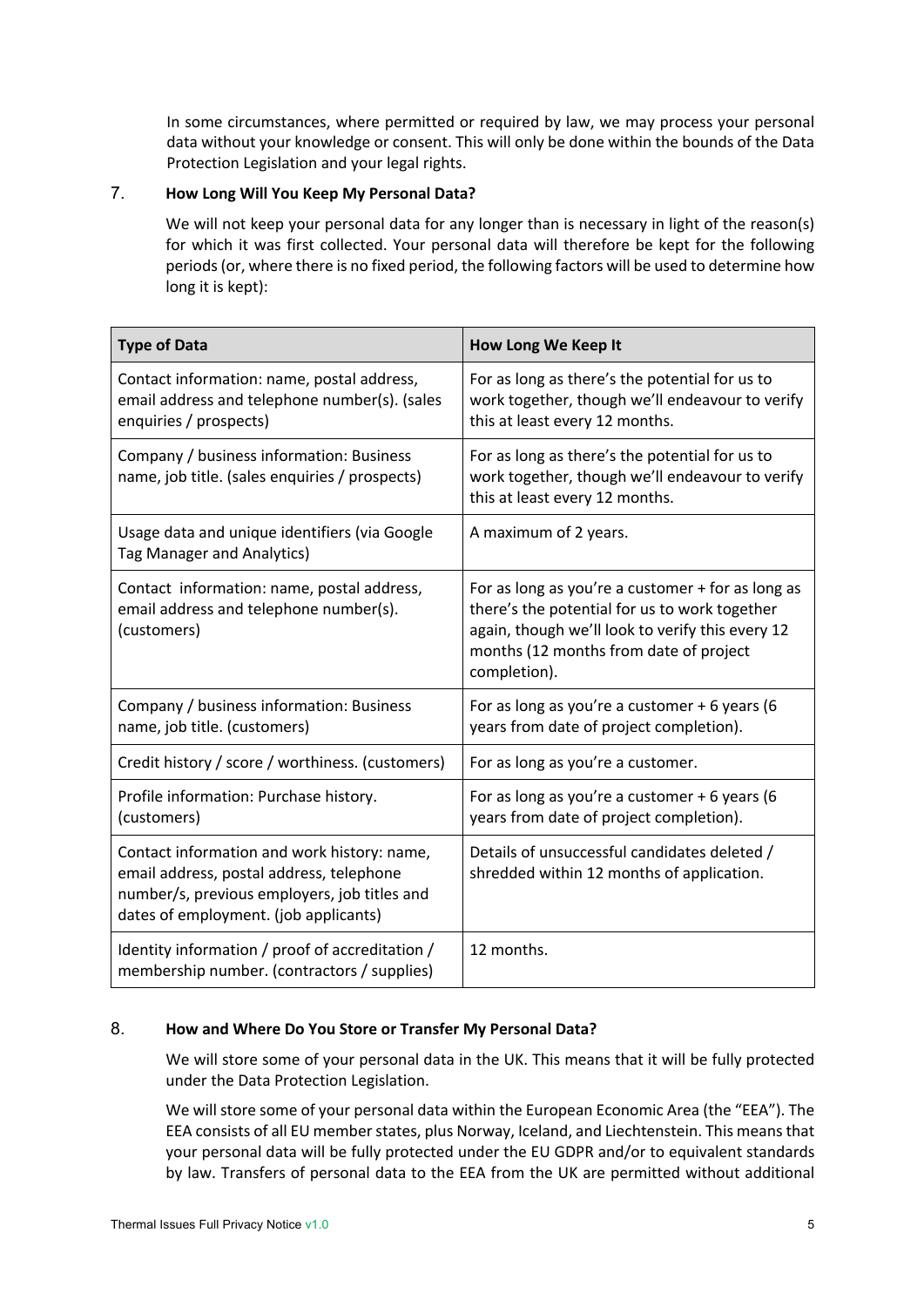safeguards.

We may store some or all of your personal data in countries outside of the UK. These are known as "third countries". We will take additional steps in order to ensure that your personal data is treated just as safely and securely as it would be within the UK and under the Data Protection Legislation as follows:

We will use specific approved contracts which ensure the same levels of personal data protection that apply under the Data Protection Legislation. For further information, please refer to the Information Commissioner's Office.

Please contact us using the details below in Part 11 for further information about the particular data protection safeguards used by us when transferring your personal data to a third country.

The security of your personal data is essential to us, and to protect your data, we take a number of important measures, including the following:

- limiting access to your personal data to those employees, agents, contractors, and other third parties with a legitimate need to know and ensuring that they are subject to duties of confidentiality;
- procedures for dealing with data breaches (the accidental or unlawful destruction, loss, alteration, unauthorised disclosure of, or access to, your personal data) including notifying you and/or the Information Commissioner's Office where we are legally required to do so;
- the implementation and maintenance of appropriate technology solutions such as firewall/s, anti-virus software, and encryption.

## 9. **Do You Share My Personal Data and/or Use Other Organisations to Process My Personal Data?**

We may sometimes contract with the following third parties to help us run our business and supply our services.

| <b>Recipient</b>                     | <b>Activity Carried Out / Service</b><br><b>Provided</b>                                                | Location |
|--------------------------------------|---------------------------------------------------------------------------------------------------------|----------|
| IT support providers<br>(Processors) | IT infrastructure provision and<br>support. Software support.                                           | UK.      |
| Microsoft (Processor)                | Business productivity suite<br>including email platform,<br>document sharing and video<br>conferencing. | UK.      |
| Xero (Processor)                     | Usage analytics.                                                                                        | US.      |
| Synology (Processor)                 | Data backups.                                                                                           | Germany. |
| Third-party couriers<br>(Processors) | To deliver our products.                                                                                | UK.      |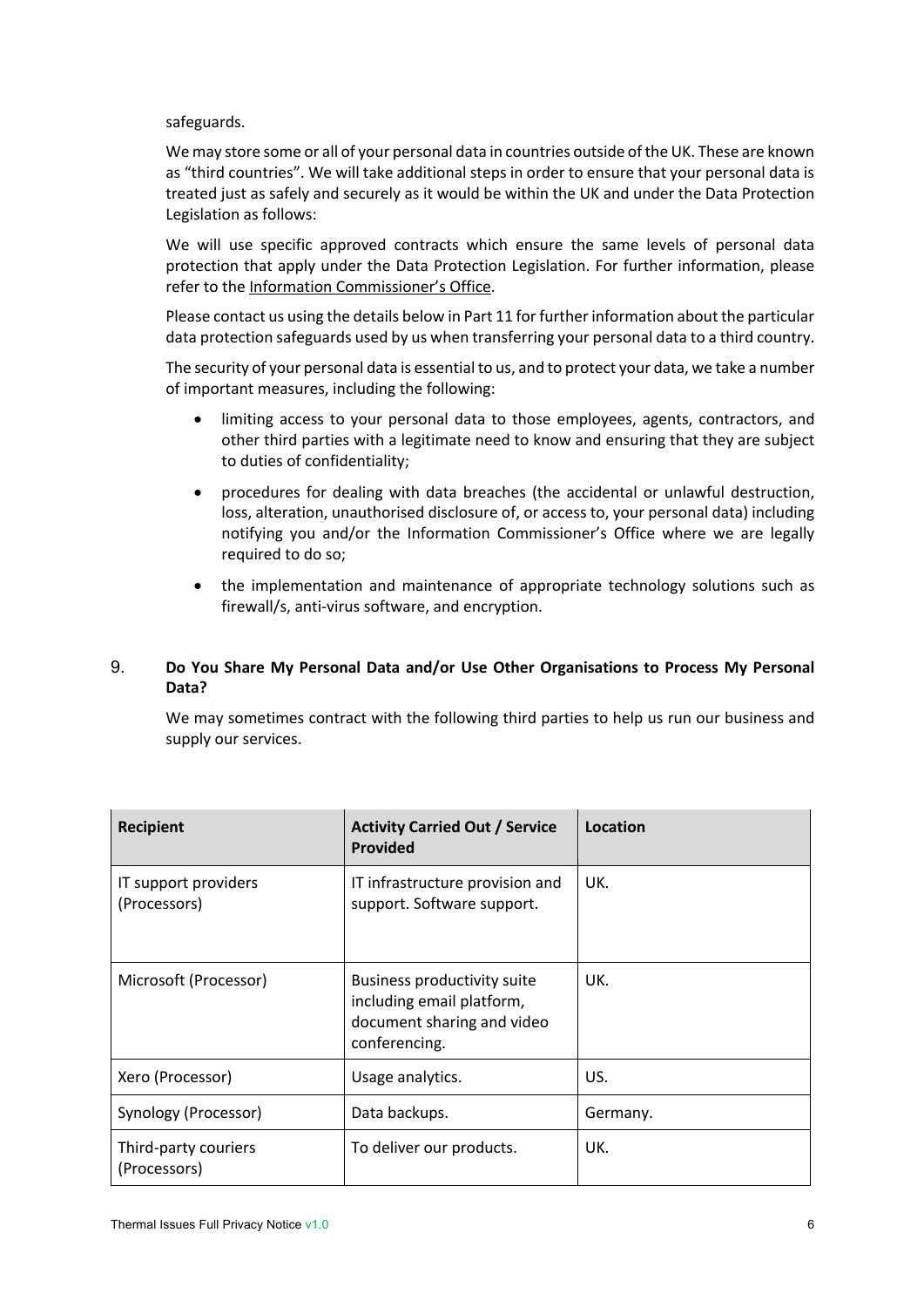| LinkedIn (Controller) | Marketing, advertising and | US. |
|-----------------------|----------------------------|-----|
|                       | Usage analytics.           |     |

If any of your personal data is shared with and/or processed by a third party, as described above, we will take steps to ensure that your personal data is handled safely, securely, and in accordance with your rights, our obligations, and the third party's obligations under the law, as described above in Part 8.

If any personal data is transferred outside of the UK, we will take suitable steps in order to ensure that your personal data is treated just as safely and securely as it would be within the UK and under the Data Protection Legislation, as explained above in Part 8.

If we sell, transfer, or merge parts of our business or assets, your personal data may be transferred to a third party. Any new owner of our business may continue to use your personal data in the same way(s) that we have used it, as specified in this Privacy Policy.

In some limited circumstances, we may be legally required to share certain personal data, which might include yours, if we are involved in legal proceedings or complying with legal obligations, a court order, or the instructions of a government authority.

### 10. **How Can I Access My Personal Data?**

If you want to know what personal data we have about you, you can ask us for details of that personal data and for a copy of it (where any such personal data is held). This is known as a "subject access request".

All subject access requests should be made in writing and sent to the email or postal addresses shown in Part 11.

There is not normally any charge for a subject access request. If your request is 'manifestly unfounded or excessive' (for example, if you make repetitive requests) a fee may be charged to cover our administrative costs in responding.

We will respond to your subject access request within 20 days and, in any case, not more than one month of receiving it. Normally, we aim to provide a complete response, including a copy of your personal data within that time. In some cases, however, particularly if your request is more complex, more time may be required up to a maximum of three months from the date we receive your request. You will be kept fully informed of our progress.

### 11. **How Do I Contact You?**

To contact us about anything to do with your personal data and data protection, including to make a subject access request, please use the following details (for the attention of Neil Wilson):

Email address: dataprotection@thermalissues.com.

Telephone number: +44 (0)1858 431 133.

Postal Address: Unit M3, Harrison Road, Airfield Business Park, Market Harborough LE16 7UL.